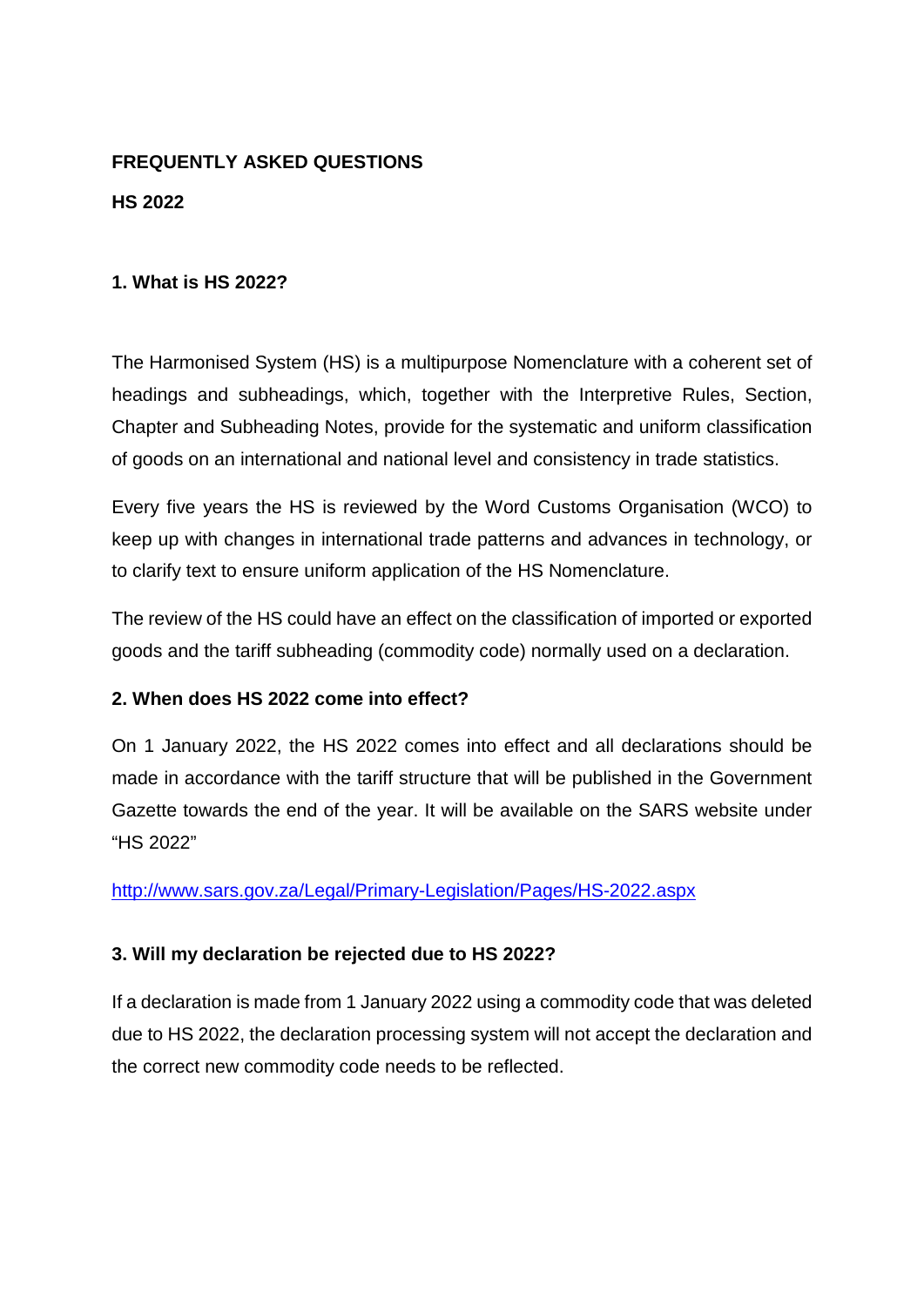#### **4. Where can I find the new commodity code that is applicable to my goods?**

The WCO published the HS 2017/HS 2022 correlation table on a 6-digit international level on the WCO public website

#### [http://www.wcoomd.org/home\\_hsoverviewboxes.htm](http://www.wcoomd.org/home_hsoverviewboxes.htm)

On 8-digit or national level SARS provide a correlation table under "HS 2022" under Legal Counsel.

#### <http://www.sars.gov.za/Legal/Primary-Legislation/Pages/HS-2022.aspx>

### **5. I cannot find my old commodity code on the correlation table or I'm not sure my goods will transpose to a new commodity code?**

Please submit your query to technicaltariff@sars.gov.za if you need verification on the correlation. Any classification queries should be submitted to your local Controller's office/ branch office.

# **6. I am registered under a rebate provision that will be replaced by a new or different rebate item or the same rebate item but a different tariff heading and rebate code, what should I do?**

You must declare the new rebate item on your declaration and the validation for registration will be dealt with internally, provided you are registered for the deleted or amended rebate item.

### **7. I am registered under a rebate item that requires an ITAC permit; will my permit be valid for the new rebate item?**

Permits that are valid for the deleted or amended rebate items will be accepted for the new or amended rebate item provided the importer is registered for the deleted or amended rebate item and commodity code or amended commodity code contained in the rebate item.

**8. I am registered in terms of rebate item 470.03 or drawback item 523.00 and my ITAC permit was issued for a commodity code that is now deleted and replace with a new commodity code. Will my ITAC permit be valid?**